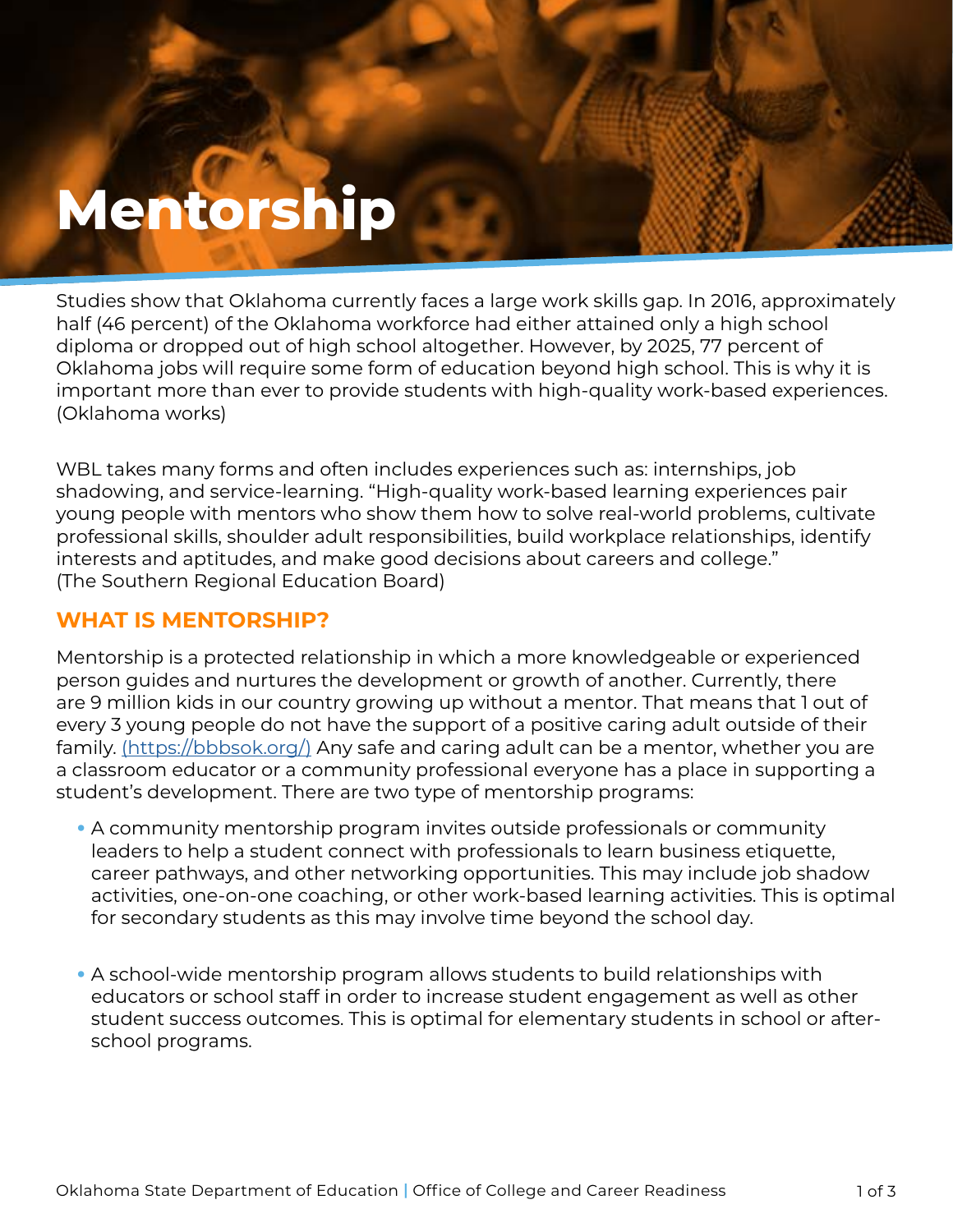### **THINGS TO CONSIDER**

- Even when students' lives are challenging, schools can serve as one of the most important stabilizing factors. Fostering a relationship with students increases attendance and academic achievement while lowering the chance of violent incidents. Students who perceive their teachers and school administrators as creating a caring, well-structured learning environment in which expectations are high, clear and fair are more likely to be willing to reach out to adults.
- Building productive and supportive relationships with trusted adults is known to be a significant deterrent for mental and physical abuse. Even when abuse does occur, it ends more quickly if the child has a trusted adult. Fostering positive relations with students involves teachers, counselors, principals, secretaries, librarians, cafeteria staff, janitorial staff, coaches, volunteers, etc.
- The fast pace of the school day may allow students to slip through the cracks, compounding negative student perceptions of their status in the school. When students feel disconnected, they believe they do not have peers or adults to turn to when they are confronted with dangerous situations or ideas about self-harm. Even the simple act of checking in on a student when they appear sad, unusually quiet, or after returning from an absence can help students know they matter.

(OSDE CHampions Brief #2)

#### **LEVERAGING INDIVIDUAL CAREER ACADEMIC PLANNING (ICAP) TO CREATE A SCHOOL-WIDE MENTORSHIP PROGRAM**

In the Fall of 2020, the Oklahoma State Department of Education and the Hope Research Center of the University of Oklahoma engaged in a partnership to investigate the effect to which ICAP participation is associated with student hope. Correlational analyses showed significant associations between hope, teacher-student relationships, future aspirations and goals, well-being and items associated with the ICAP experience (student options, goals, and plans after high school). Further analyses demonstrated that teacher-student relationships, ICAP, and future aspirations and goals are significantly associated with hope. Other discoveries include:

- Increases in hope are associated with increases in well-being, future aspirations and goals, items associated with the ICAP experience (student options, goals, and plans after high school), and teacher-student relationships.
- Teacher-student relationships, the strongest association, is followed by the student ICAP experience variable.

(Nurturing the Hope and Well Being of Oklahoma Students. The Role of the Individual Career Academic Planning)